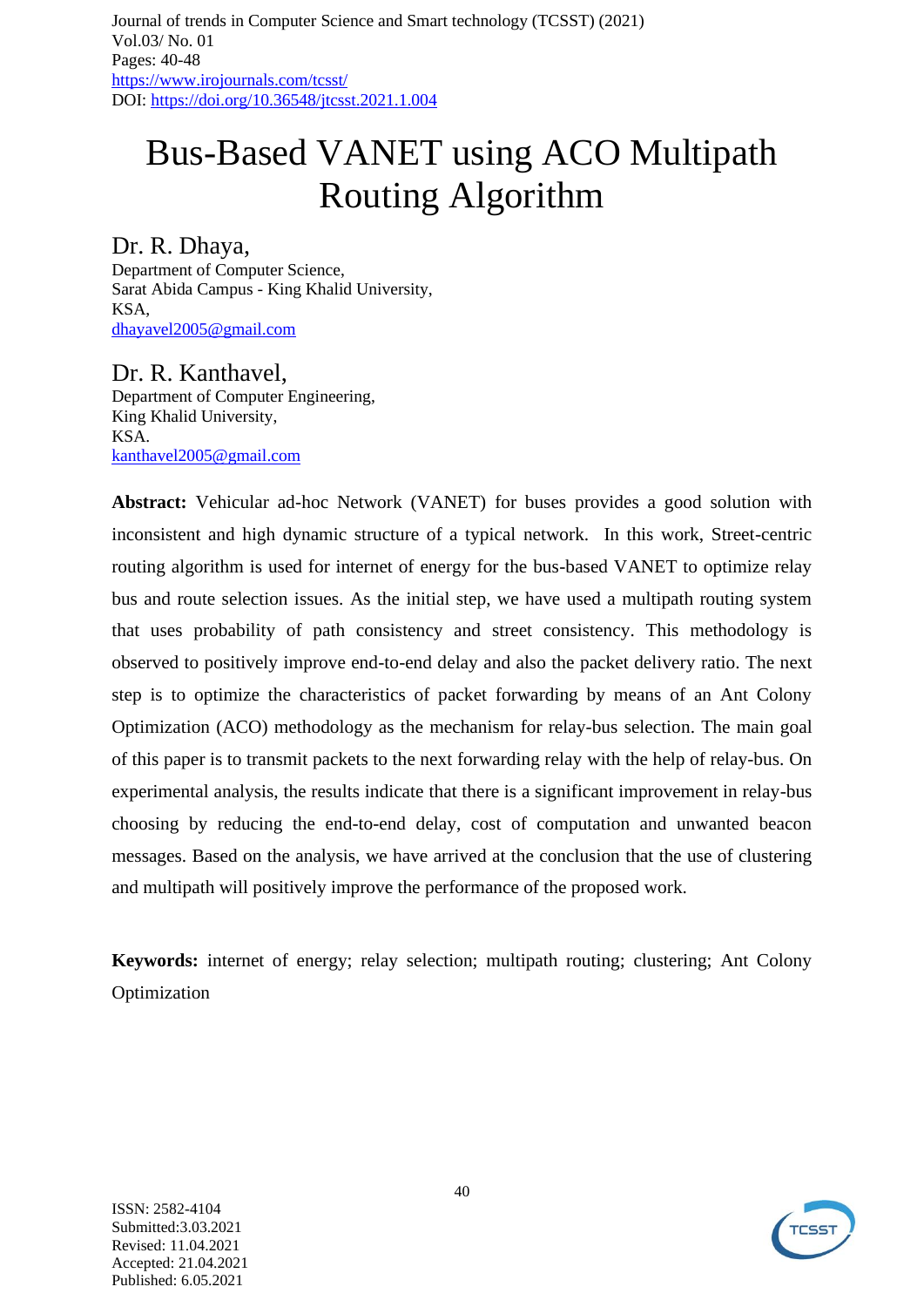#### **1. Introduction**

The aspect of disseminating information among vehicles by means of VANET is introduced in order to improve safety during travel on road as well as to prevent accidents from occurring. VANET is a database of intelligent vehicles that are used to make optimum usage of transportation data such as traffic light scheduling, traffic safety, traffic congestion detection etc, in order to decrease the occurrence of accidents on road. VANET is type of MANET which equips the vehicles with a means of communicating in a wireless fashion [1], establishing connectivity between them. This can be of many types such as vehicle-to-road, vehicle-to-internet, vehicle-to-vehicle and vehicle-to-sensor. To control and monitor the vehicular traffic in an intelligent manner, VANET serves an intelligent transport systems tool. This enhancement of the vehicles to smart vehicles paves way to high potential that leads to multiple services from road safety in traditional environment to smart communication in smart cities. Based on the term Internet of Things, the term Internet of Energy (IoE) has emerged which is widely used in industrial area to address the demands for effective utilization of energy production. The basic means of transportation that connects the city to every nook and corner route is buses. In order to cover the entire network of the city, the transportation department has laid down particular streets and lines. Accordingly, the buses will travel following a pre-defined departure interval and fixed arrival times [2]. The VANET is highly dynamic with respect to direction, location and speed. Because of the continuous service, uniform distribution of buses, fixed trajectories and broader coverage are some of the positive aspects of bus-based networks. Because of these advantages, a number of research works are being conducted on the bus-based VANET to improve the efficiency of data dissemination [3].

#### **2. Related Works**

Authors in [4] have proposed a bus-based VANET architecture which has two layers. The lower layer is composed of ordinary vehicles while the higher layer holds buses and road side units. Here the packets are forwarded with the help of buses that behave as relays, sending the packet to the destination. This work is commonly referred to as bus-based VANET because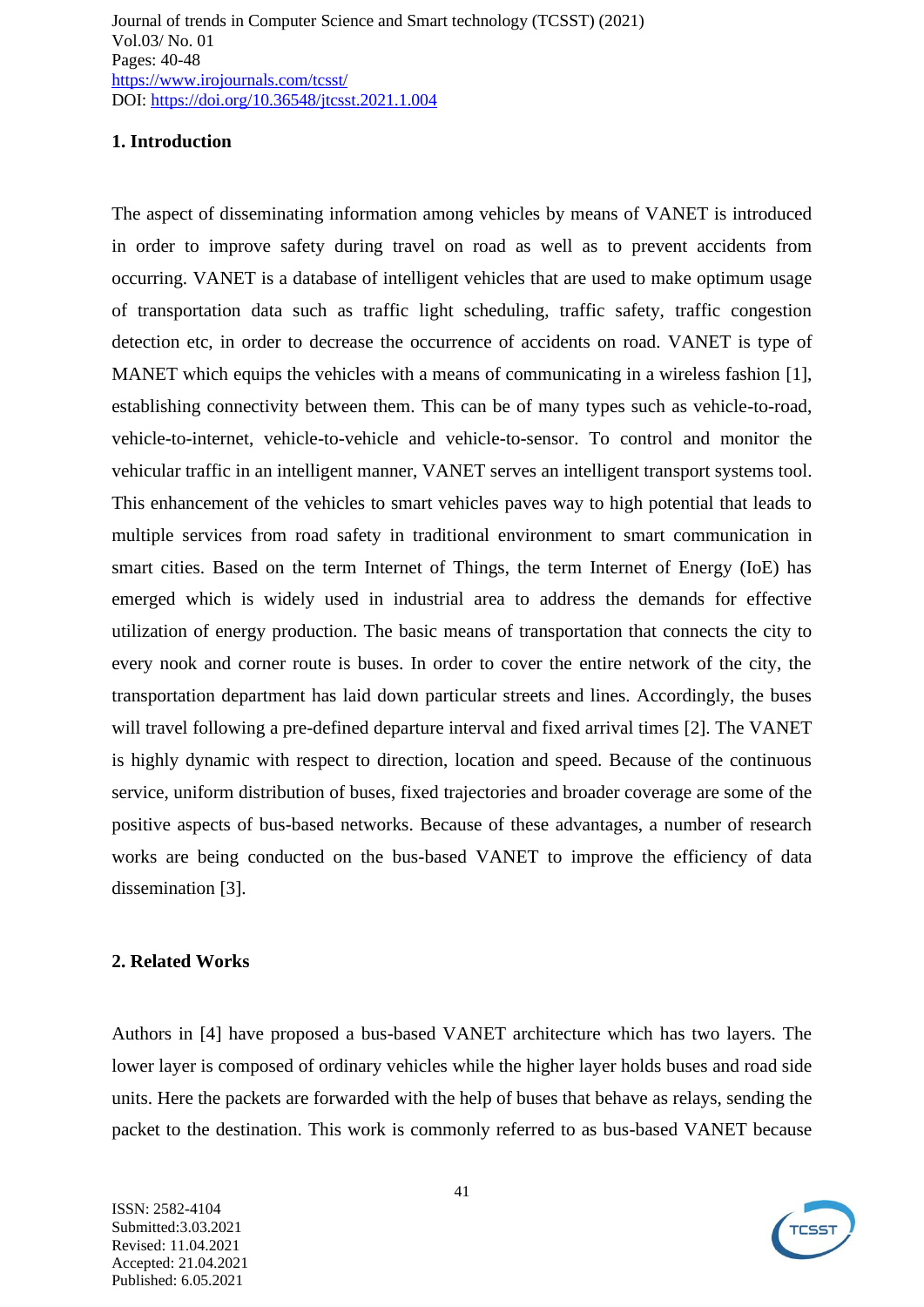of the buses that are used as the major nodes in this methodology. The bus-based routing algorithm used in [5] establishes a path between the destination and the source using a multihop route. In particular, this methodology is built up of buses that are used to transmit the packets in a sequential manner. The packet is transmitted to the next hop on detecting the right relay that leads to the destination. However, if there are multiple bus lines involved, the packets will be forwarded at the overlapping point of the buses. Buses are used in this routing scheme methodology as a relay node and other vehicles will play the role of a receiver or a sender. In [6]. The researchers have introduced a novel technique, using buses as the routing backbone to build a bus-based routing technology that doesn't have an infrastructure. Using the real trajectory of buses, a protocol was formulated as a graph of bus lines. Moreover, the authors have also made use of the different communities into which the distributing bus lines are established. Using this lay out, it is observed that the busses that belong to a particular community will be able to communicate with each other in a quicker fashion.

Community based system further divides their routing methodology as intra and inter community routing. According to the frequency with which the buses communicate with each other, the relay buses are chosen such that delay during the routing process is decreased and subsequently, there is an improvement in the delivery ratio [7]. In [8], using the topology of the city streets, a bus-based street-centric routing strategy is followed. In this methodology, the traffic density, street between junctions and intersections were represented by weights, edges and vertices respectively. Two novel concepts namely probability of path consistency and probability of street consistency have been introduced. In this proposed work, the ACO algorithm is used to choose the relay-bus with the help of maximum link reliability metric [9]-[10]. The chosen relay-bus will be used to send the packets to the successive node without the need for using discovery process iteratively. Hence, there is a significant reduction in cost of the system in terms of time and energy. Moreover, we have incorporated a multipath routing stream that establishes a balance between the traffic data and will also provide the optimal relay path to follow, based on availability [11]. The proposed methodology is compared with GeoMob and CBS. The experimental analysis indicates that the use of ACO base clustering in SCRS has shown a positive improvement in the performance of the output. The paper is organised such that the next section shows the overview of the proposed

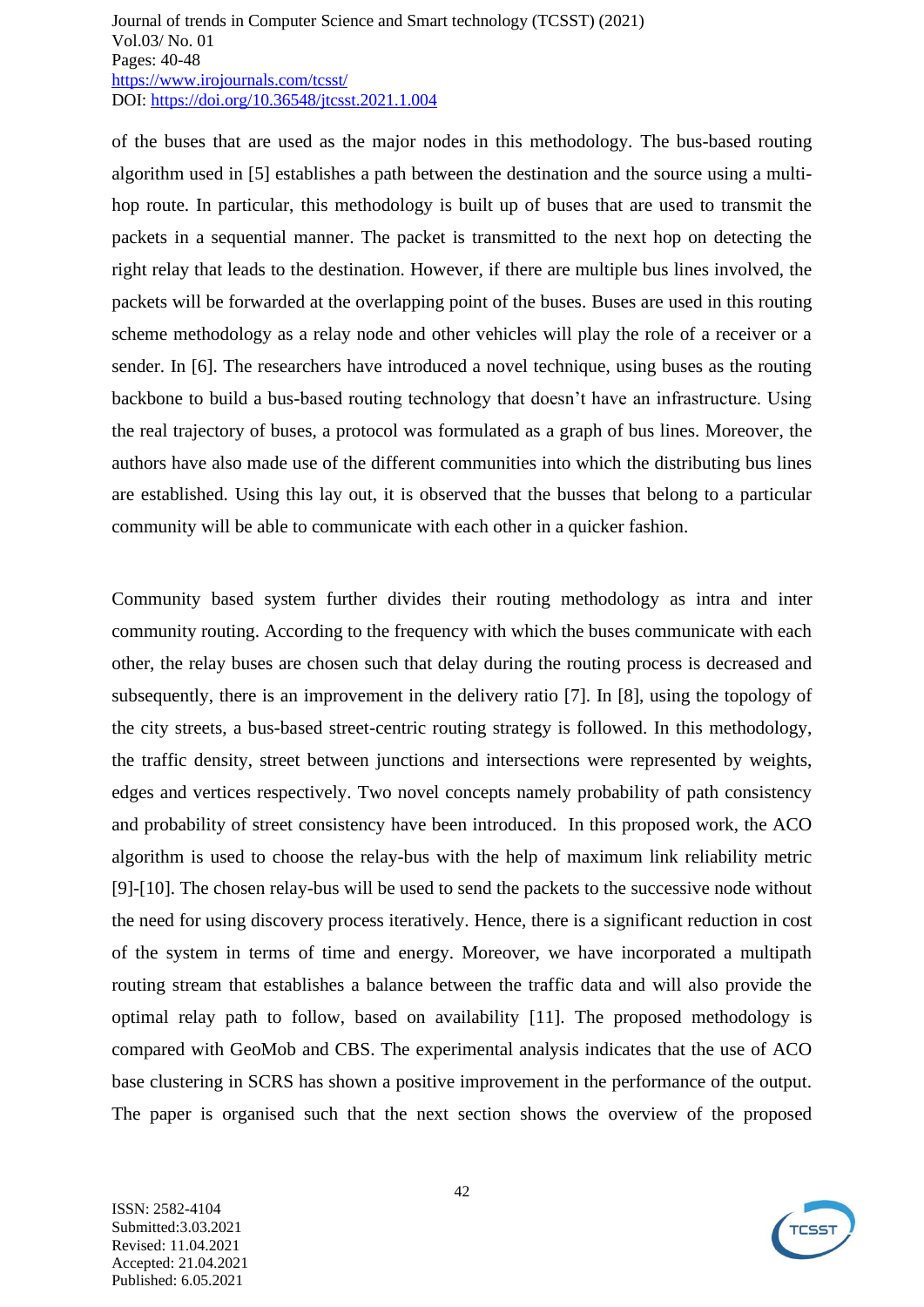algorithm and section 4 discusses the results obtained. Based on the experimental results, a conclusion is arrived upon in section 5.

#### **3. Proposed Work**

Consider a city road network with predefined bus lines and streets where there is uniform distribution of buses [12]. Fig.1 represents the architecture of the proposed bus-based VANET [13]. Here the messages are transmitted to and from the destination with the help of core nodes.



**Fig.1.** System Model of Proposed Methodology

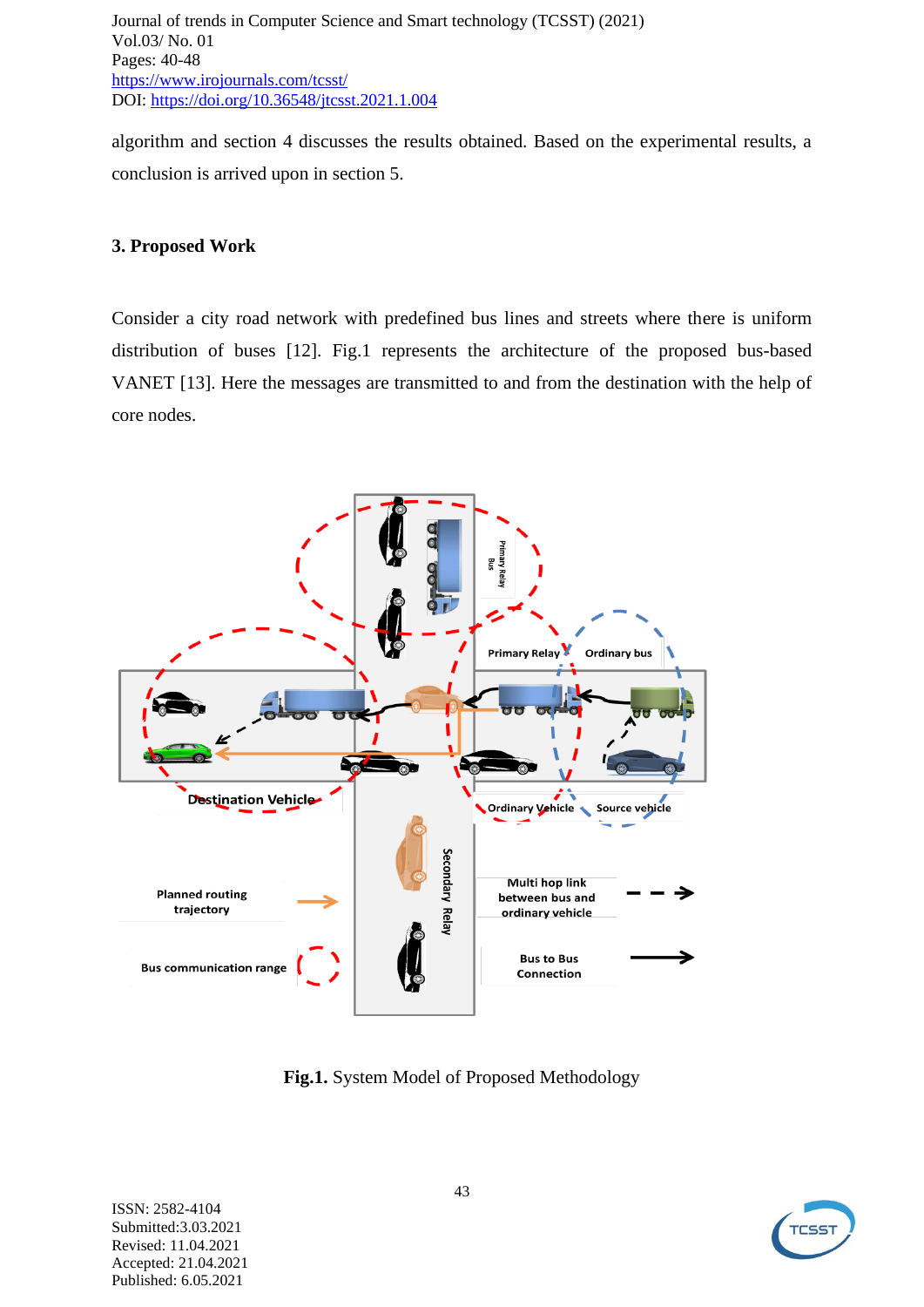Every moving object is equipped with bus lines, digital maps, global positioning system and on-board units for the city. These buses serve as the basic means of routing to determine the next hop that will take the packet to the destination. The other moving objects can also be used as an alternative relay that can be used when the primary relay is not accessible or fails. Consider the radius of communication for the non-buses and buses to be R. Then, based on the link availability, link reliability [14] can be determined with the help of Gaussian distribution such that:

$$
f(T) = \frac{R_{ab}}{\sigma \Delta v_{ab} \sqrt{2\pi} T^2} e^{-\frac{(\frac{R_{ab}}{T} - x\Delta v_{ab})^2}{(2\sigma \Delta v_{ab})^2}}
$$

Here  $\sigma$  represents standard deviation and  $x \Delta v_{ab}$  represents the mean. The probability of availability of the vehicles during the duration time  $T_{time}$  can be expressed as:

$$
r_t(R) = \int_{t}^{t+T_{time}} f(T)dt \text{ when } T_{time} > 0
$$

where  $r_t(R)$  represents the links' reliability at the time t.

There are three major parts of the routing algorithm:

- ACO-based clustering for forwarding relay-bus selection: The buses are used as the means to forward the packets, routing them to their destination. Each path that connects the two ends are made up of streets and the relay bus that corresponds to the selected street is chosen with the path P such that the complexity of the ACO algorithm can be expressed as O(n\*P+Cof\*P).
- Street-centric routing algorithm for multiple route selection: Rather than the typical save and forward methodology, it involves carry and forward. In this paper, we make use of the multipath shortest-path selection. Accordingly, the probability of street consistency can be determined using the expression

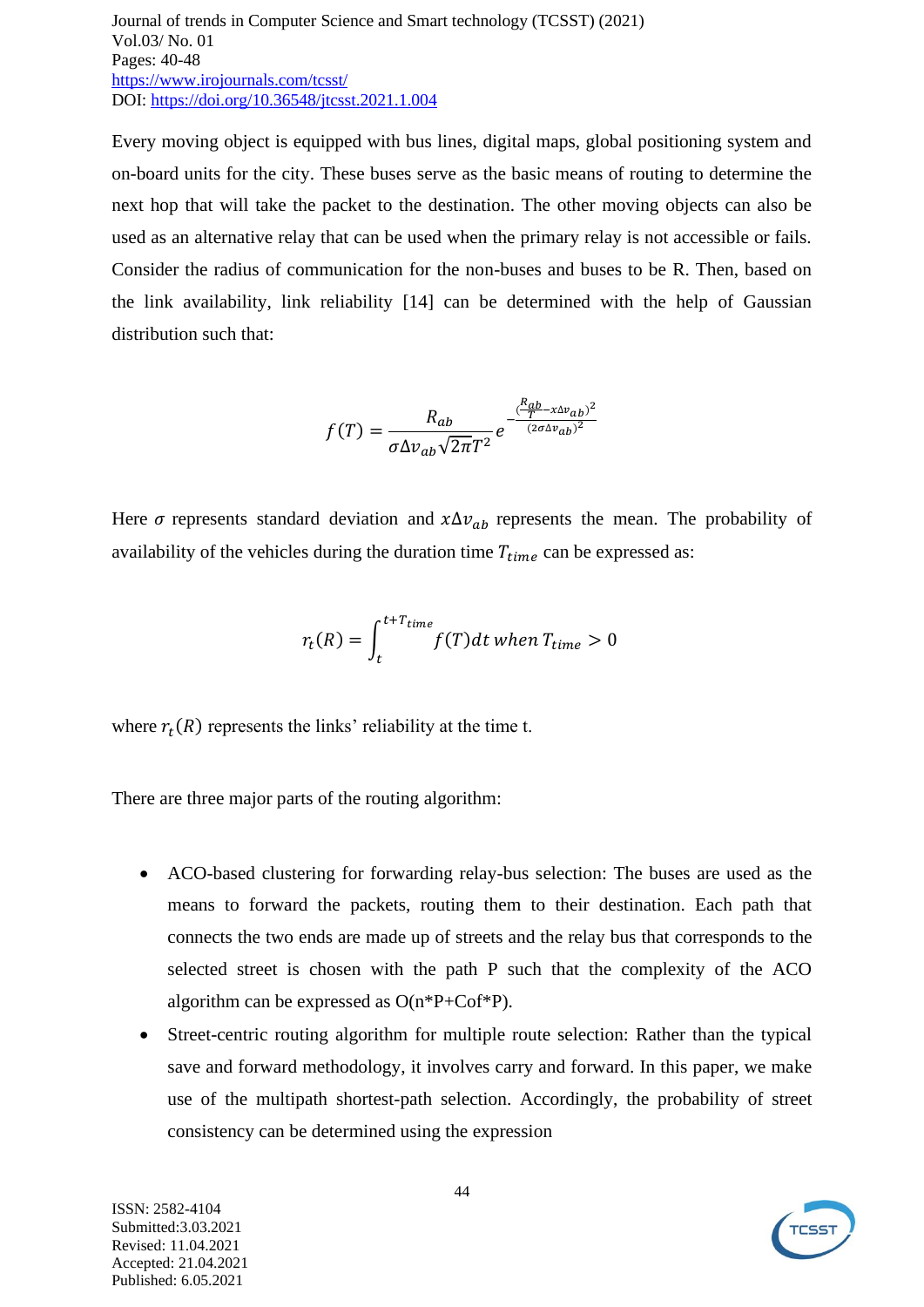$$
PSC_{a,b} = \frac{n_{a,b}}{N_b} \cdot PSC_{b,a} = \frac{n_{a,b}}{N_b}
$$

• Routing Path using Bus-trajectories: Using the sub-map, it is possible to use the buses in order to cover the entire city. Using this routing algorithm, we can determine the probability with which the buses pass a particular bus-line that can be expressed as:

$$
\rho_{a,b} = \begin{cases} \frac{1}{p_{a,b}}, if \ p_{a,b \neq 0} \\ \infty, otherwise \end{cases}
$$

### **4. Results and Discussion**

We have incorporated the proposed work using MATLAB for evaluating the results based on ACO clustering and link reliability. Fig.1 represents the delivery ratio of the packets using the propose ACO based bus-VANET routing and other similar methodologies. It has been identified that the proposed methodology proves to provide a higher delivery ratio when compared with the others. Similarly, Fig.2. shows the average end-to-end delay where the proposed ACO with bus based-VANET proving to be better than other methodologies.



**Fig.2.** Packet Delivery Ratio based on Different Transmission Distances

ISSN: 2582-4104 Submitted:3.03.2021 Revised: 11.04.2021 Accepted: 21.04.2021 Published: 6.05.2021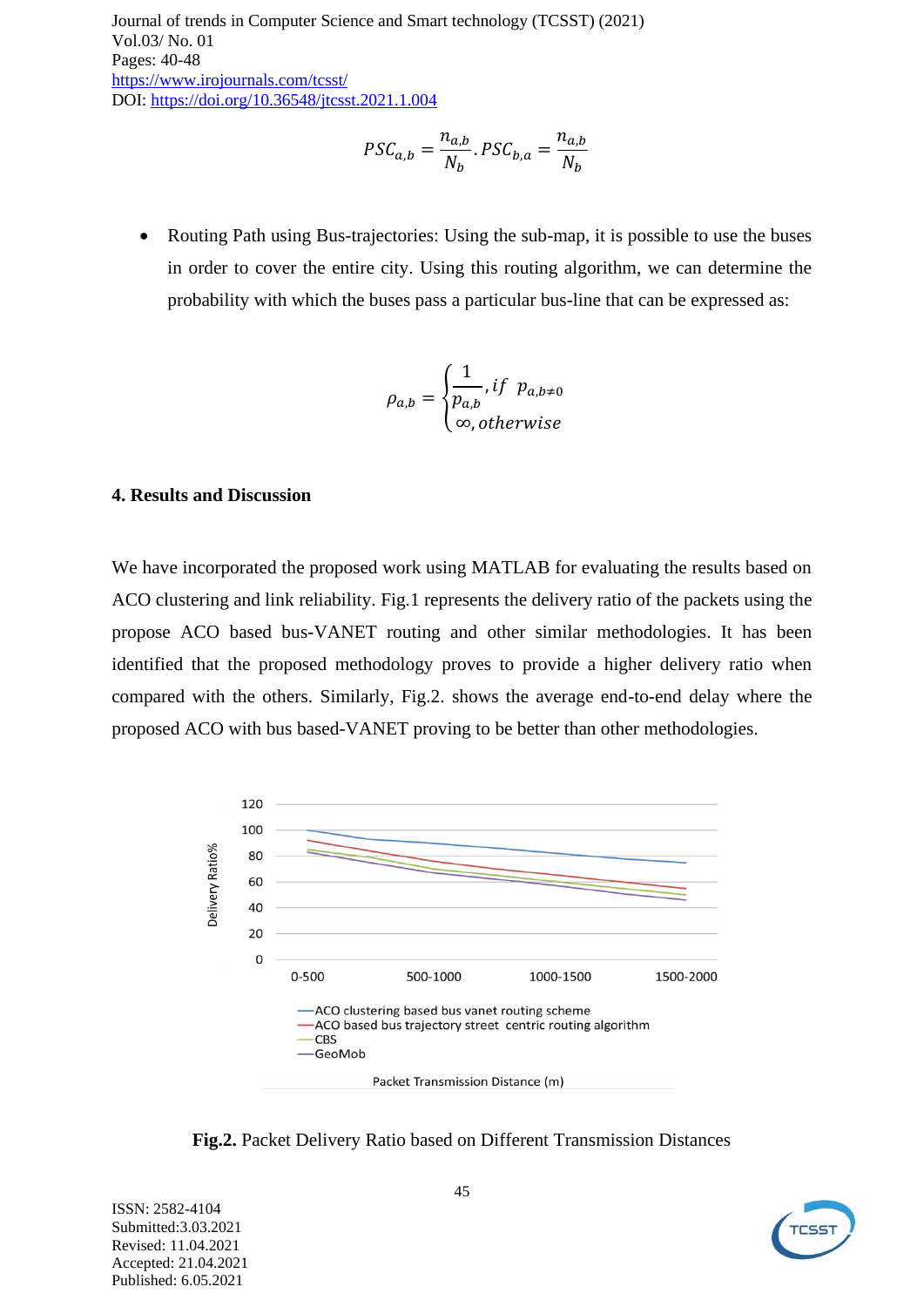

**Fig.3.** Average end-to-end delay based on Different Transmission Distances

Fig.4. indicates the comparison of experimental results observed for relay selection time with respect to different transmission distances.



**Fig.4.** Relay bus-selection based on Different Transmission Distances

ISSN: 2582-4104 Submitted:3.03.2021 Revised: 11.04.2021 Accepted: 21.04.2021 Published: 6.05.2021

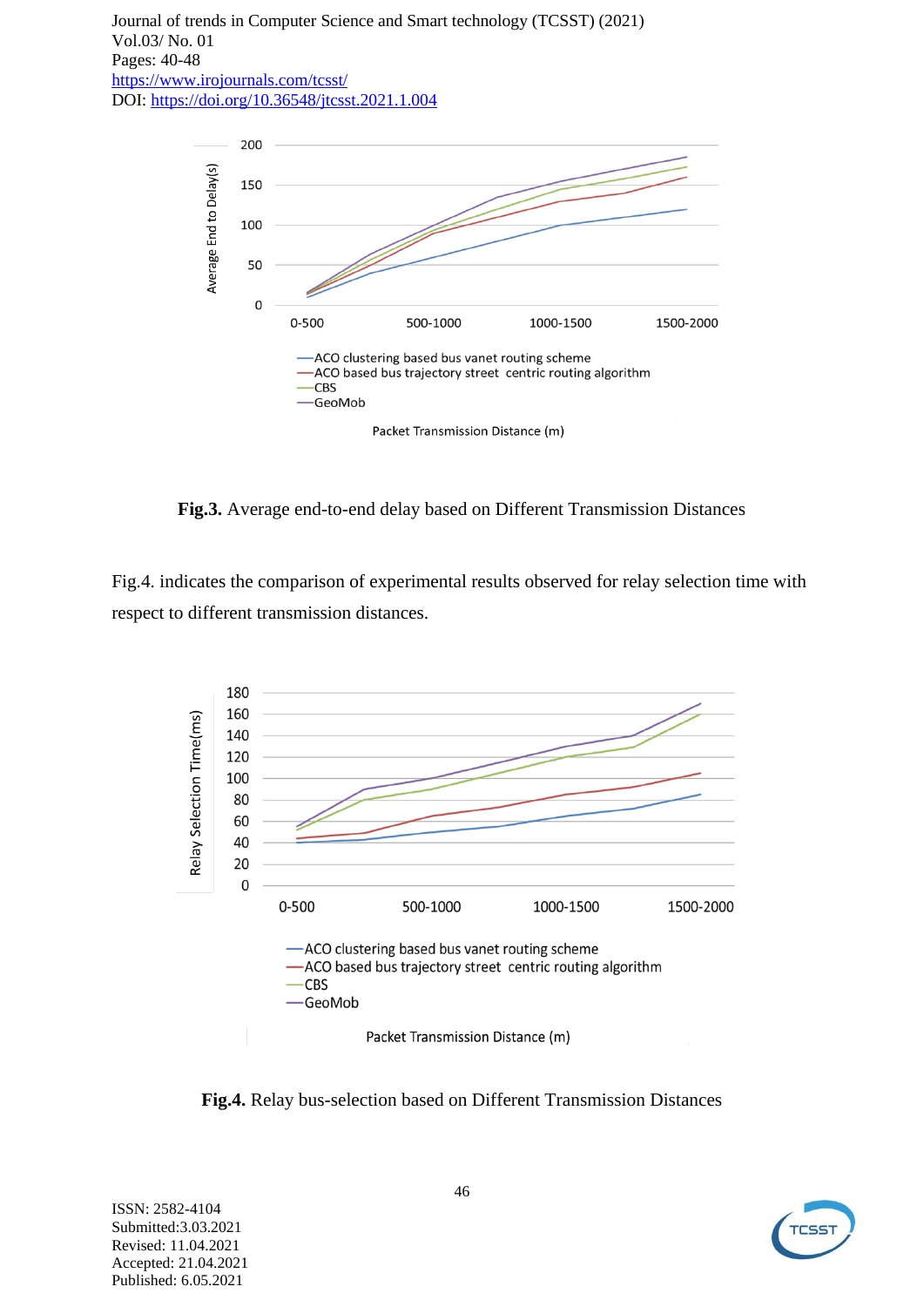#### **4. Conclusion**

The most crucial form of transportation that establishes a connection within the city by means of well-laid out roads are the buses. Using buses in VANET, we have proposed two major contributions in this paper. We have used multipath routing algorithm instead of uni-path routing algorithm used so far and it is observed to have improved the performance of the system, despite heavy traffic. We have also incorporated an ACO-based clustering algorithm for selecting the relay bus. Based on the results observed, we have arrived at the conclusion that this methodology operates in a manner similar to that of choosing cluster heads in clustering methods. It has been identified that there is a significant improvement in packet delivery ratio and end-to-end delay due to the use of ACO-based clustering. Hence the use of clustering as well as multipath method is said to be the optimal in our proposed methodology. It is also possible to use this methodology with similar mobility models. However, the output of the same will rely on the traceability of mobility. Though our proposed work observes an improved performance in terms of packet delivery ratio, E2E delay and time complexity, there is much work required upfront such as CH selection, cluster formation, inter-vehicles link reliability etc which will increase time complexity of setting up the system.

#### **References**

- [1] Jiang, X., & Du, D. H. (2015). Bus-vanet: A bus vehicular network integrated with traffic infrastructure. *IEEE Intelligent Transportation Systems Magazine*, *7*(2), 47-57.
- [2] Kitani, T., Shinkawa, T., Shibata, N., Yasumoto, K., Ito, M., & Higashino, T. (2008, May). Efficient vanet-based traffic information sharing using buses on regular routes. In *VTC Spring 2008-IEEE Vehicular Technology Conference* (pp. 3031-3036). IEEE.
- [3] Shi, J., Wang, X., Huang, M., Li, K., & Das, S. K. (2017). Social-based routing scheme for fixed-line VANET. *Computer Networks*, *113*, 230-243.
- [4] Zhang, F., Liu, H., Leung, Y. W., Chu, X., & Jin, B. (2016). CBS: Community-based bus system as routing backbone for vehicular ad hoc networks. *IEEE Transactions on Mobile Computing*, *16*(8), 2132-2146.